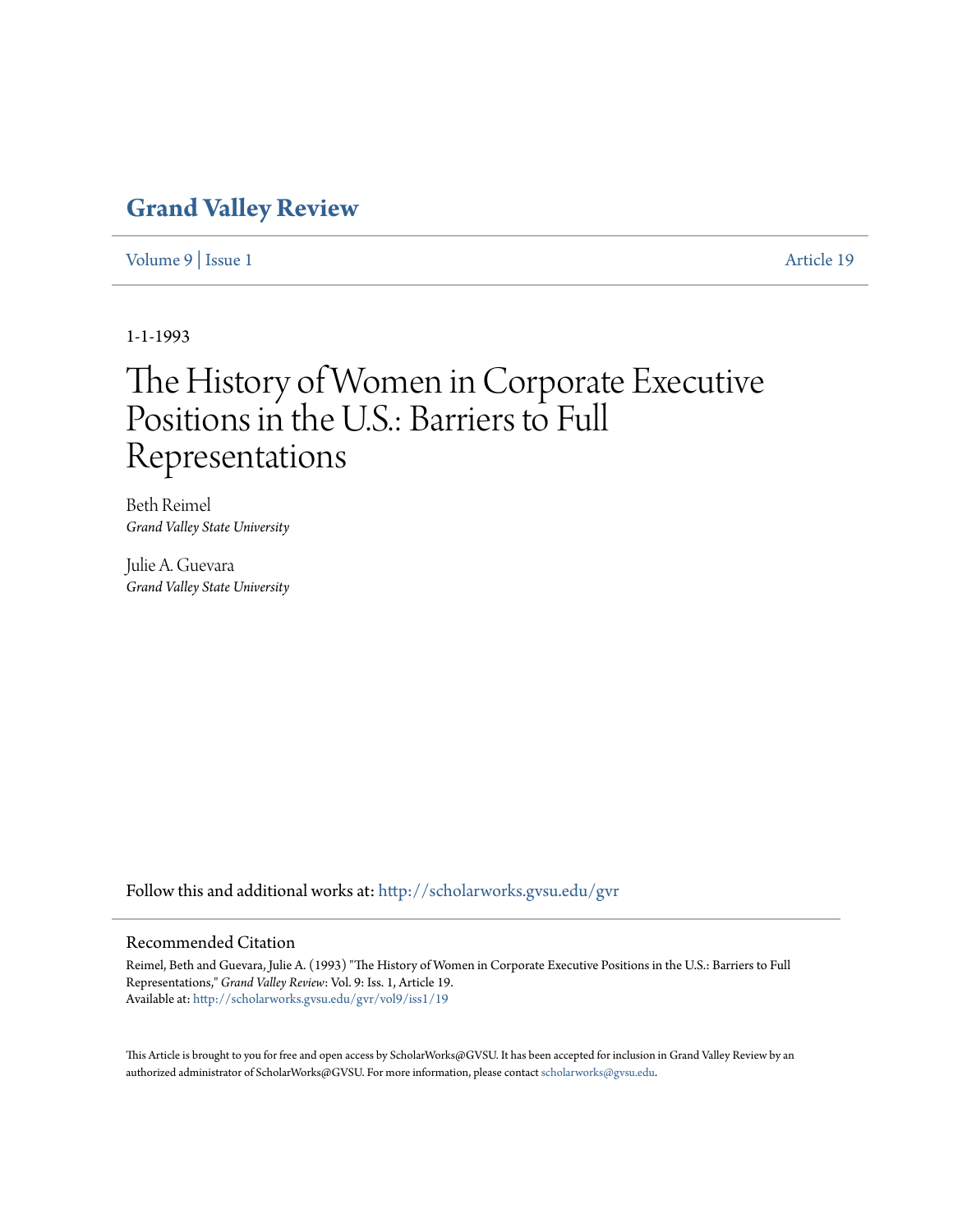## **THE HISTORY OF WOMEN IN CORPORATE EXECUTIVE POSITIONS IN THE U.S.: BARRIERS TO FULL REPRESENTATIONS**

### *Beth Reimel and Julie A. Guevara*

Female participation in U.S. industry was originally limited to employment prior to marriage at low-skill, low-wage, sometimes back breaking jobs in, for example, the garment and textile industries (Sylvia, 1989). Other opportunities available to women were found in low-paying service occupations such as food preparations and domestic and industrial cleaning. It was not uncommon during the nineteenth century for working class women to remain in the work force after marriage because of the financial demands of maintaining a household and family. There were some exceptions to career limitations on women; two of them were teaching and nursing. Both were, and continue to be today, very rigorous jobs paying lower wages than male dominated occupations that require comparable skills and training (Sylvia, 1989). As the economy expanded and more paper work was required in management and industry, clerical careers became available to women.

Given this brief history of women at work, it should come as no surprise that women are not significantly represented in the leadership of the majority of large corporations in the U.S. In fact, most large U.S. corporations are run by men. Female employees are usually in clerical positions where they have little formal authority (Freeman, 191 ).

It is only within the past 15 years that women have entered the corporate world in other than clerical positions. Changing beliefs about "a woman's place", legislative rulings for affirmative actions in employment and the fact that large numbers of women have entered and stayed in the work force are some of the forms of social change accounting for the increase in women in the corporate world. Although more women are in middle-management positions, there are very few at higher administrative levels, and they hold very little accumulated power within corporations as a whole. Many Fortune 500 companies may have no more than ten women in high ranking offices out of an average of 800 positions (Freeman, 192).

Not only are women a minority at high corporate levels, but their distribution is not equally spread across the various professional levels of corporate ranks. Even when women achieve professional positions, they seem to be denied access to higher ranks. The "critical mass" concept of analysis explains the lack of women in high corporate positions on the basis of their short history in corporate leadership. If it takes 25 years of middle management rank to gain a top corporate position, men have a ten year head start over women (Freeman, 192).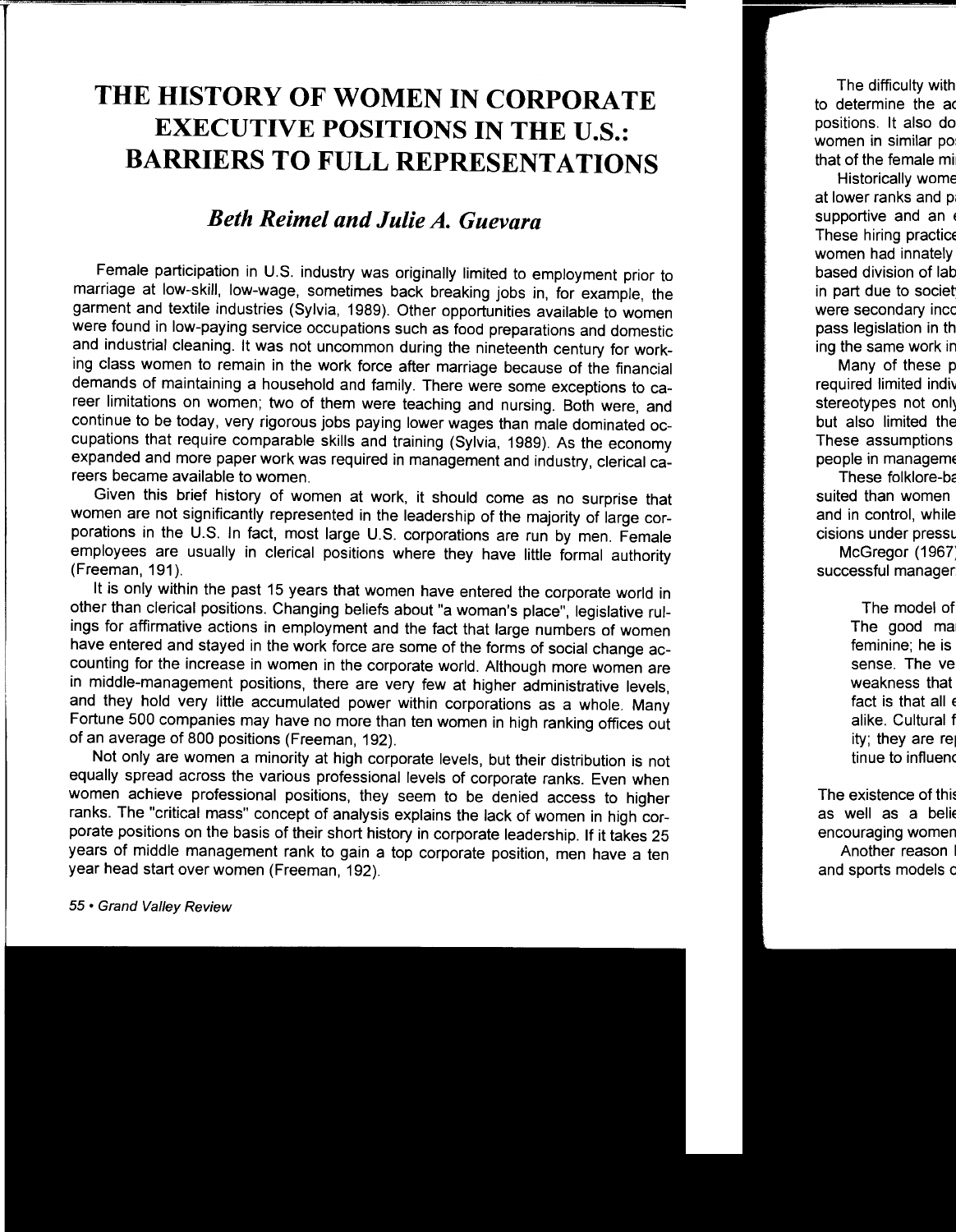The difficulty with the "critical mass" analysis is that it requires a long period of time to determine the accuracy of male-female differences in obtaining high corporate positions. It also does not deal with the issue of differential treatment of men and women in similar positions. It is doubtful that male managers' experience is similar to that of the female minority (Rizzo and Mendez, 9).

Historically women have held jobs mostly held by women and their jobs have been at lower ranks and pay than jobs held by men. For the most part, these jobs have been supportive and an extension, outside of the home, of the woman's nurturing role. These hiring practices were based on two premises. First was the belief that men and women had innately differing abilities, and consequently nature had provided a gender based division of labor (Rizzo & Mendez, 9). Second, the disparity in wage levels was in part due to society's belief that men had families to support and women's earnings were secondary incomes. It is this line of thinking that probably prompted Congress to pass legislation in the 1870's permitting differential pay levels for men and women doing the same work in government (Sylvia).

Many of these positions open to women had standardized decision-making and required limited individual evaluation or review. To a large extent this simplistic use of stereotypes not only enforced personal prejudice into accepted corporate behavior, but also limited the corporate perspective when personnel decisions were made. These assumptions have continued to dominate personnel decisions because most people in management displayed these stereotypical behaviors (Rizzo & Mendez, 10).

These folklore-based personnel decisions grew out of a belief that men are better suited than women for decision making. Men have been seen as rational, decisive, and in control, while women have been viewed as too emotional to make rational decisions under pressure (Rizzo & Mendez, 10).

McGregor (1967), an organizational researcher, gave the following definition of a successful manager:

The model of the successful manager in our culture is a masculine one. The good manager is aggressive, competitive, firm, just. He is not feminine; he is not soft or yielding or dependent or intuitive in the womanly sense. The very expression of emotion is widely viewed as a feminine weakness that would interfere with effective business processes. Yet the fact is that all emotions are part of the human nature of men and women alike. Cultural forces have shaped not their existence but their acceptability; they are repressed, but this does not render them inactive. They continue to influence attitudes, opinions, and decision (23).

The existence of this model probably stems from an investment in it by male managers as well as a belief that the corporation will not get an adequate return from encouraging women to be managers because they leave the work force prior to men.

Another reason McGregor's model has flourished is that it corresponds to military and sports models of desired managerial behaviors. The historical exclusion of women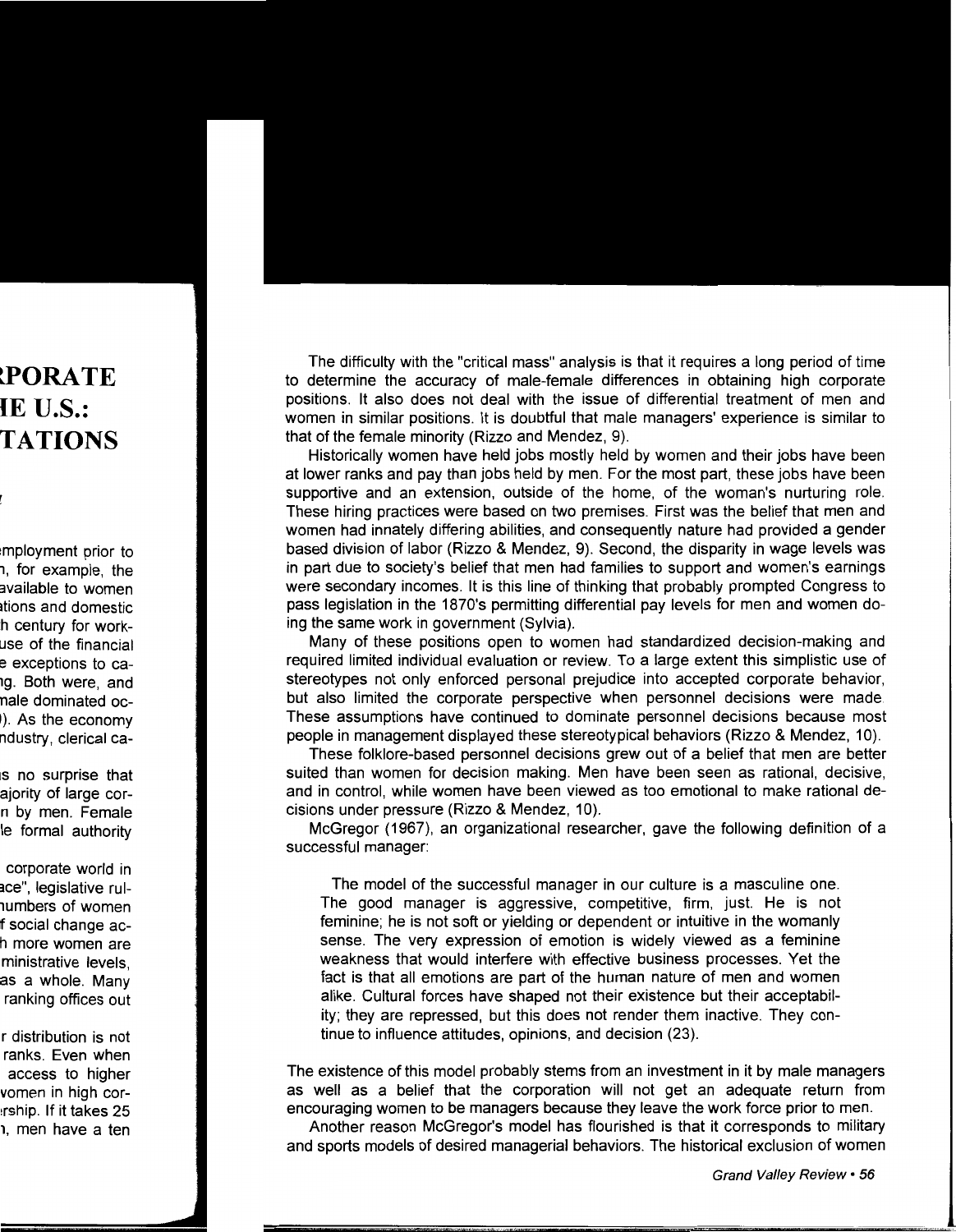from both the military and competitive sports has resulted in unequal access to maledominated activities that have demonstrated effectiveness in the development of skills and abilities that result in promotions, salary increase, and most important, the responsibility for making decisions (McGregor, 11).

Needless to say, not all men with military and/or sports experience are or desire to be successful managers. However, men, simply because of their gender and the assumption that they would exhibit the traits McGregor outlines, have been perceived as capable and responsible managers. Consequently, the McGregor male model of traits needed in a manager, described in 1967, remains a potent influence in shaping unconscious attitudes toward men, management and women in management.

Research conducted by Hennig and Jardim (1977) concluded that men have been more aggressive in competing for promotions than women have. This research substantiates findings that teachers call upon and reinforce responses from boys in elementary school more than they do from girls (Rizzo & Mendex, 11 ).

There has been a lack both of reinforcement and acceptability for aggressive behavior in women, which has hindered women in gaining access to management positions (Rizzo & Mendez, 12). As a result, women have continued to work in the jobs available to them and developed a reputation for being useful in supportive positions. One of the authors recalls a doctor in recent years who told the hospital nurses working with him, "You do the work. I'll do the thinking."

Not only have women been hampered in their advancement to higher management positions, but they have also been limited in their access to and participation in the informal networks that require acceptance by and a camaraderie with colleagues at equal or higher ranks, both formally and informally. These networks provide support, inside information and access to management decision makers, all of which are necessary for advancement in the corporation. Historically, women have not been part of the informal network because of the lack of a perceived reason or need to include them.

Societal views of gender roles vary, of course, with time and context. Those born after 1960 received different messages about gender-appropriate identities and directions than those born twenty years earlier (Freeman, 126 & 133).

Not only have legislation and social beliefs influenced roles seen as appropriate for each gender, but so has the family. As Freeman reminds us, dominance and independence are linked with the masculine role whereas submissiveness, passivity and nurturance are linked with the feminine role. These sex-linked role concepts are seen as learned through the process of socialization, mainly within the nuclear family (Freeman, 248).

A participant in a study conducted by Freeman (1990) highlights the role of family upon gender appropriate career choices. The participant, who began as a secretary in her corporation, comments:

... in fact, I get aggravated with my parents because my mother and father were very traditional. My father made the decisions. My mother was a full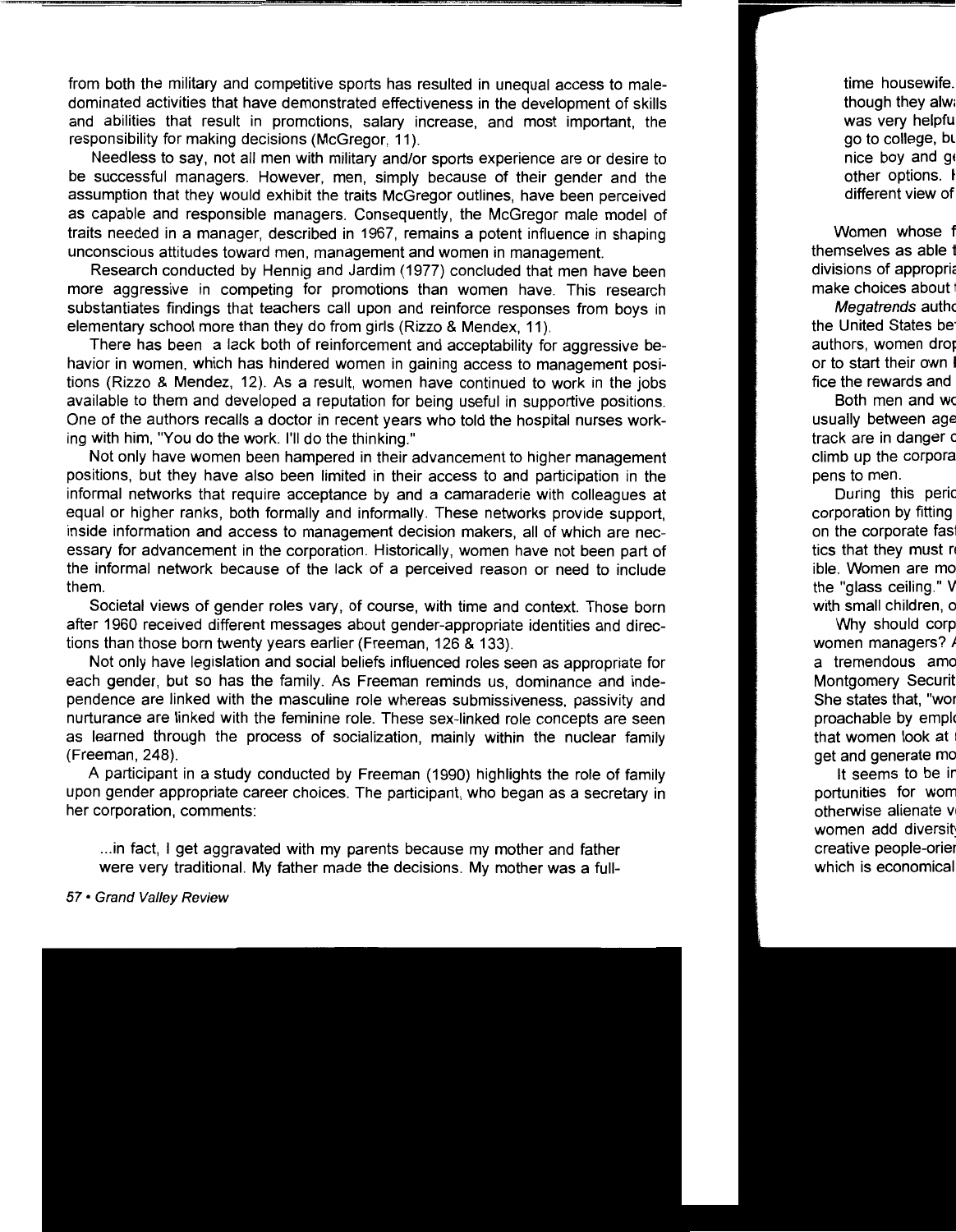time housewife. They talked a lot about girls do this and boys do that, though they always encouraged me. I did very well in school, and my father was very helpful to me [in] school work. There was a feeling that I should go to college, but it was for the wrong reason. It was because you'll meet a nice boy and get married. And, unfortunately, no one ever gave me any other options. Had I to do it over again I certainly would have had a different view of things (133).

Women whose families reinforced their achievements are more likely to see themselves as able to do whatever they choose. Women from families with less rigid divisions of appropriate roles for women and men, are also more likely to feel able to make choices about the direction of their lives.

Megatrends author, John Naisbitt, has predicted that a woman will be president of the United States before there is a female CEO at IBM (Matzer). According to several authors, women drop out of the corporate world to have children, to change careers, or to start their own businesses. By going into business for themselves, women sacrifice the rewards and challenges of the corporation.

Both men and women experience a "dangerous period" in their mid-career years, usually between ages 36 and 43 (Matzer). During this period employees on the fast track are in danger of derailing or reaching a plateau. However, this· slow down in the climb up the corporate hierarchy happens to women for different reasons than it happens to men.

During this period men learn to be more flexible in order to survive in the corporation by fitting in with senior management. The very characteristics that put men on the corporate fast track (assertiveness, high energy, initiative) are the characteristics that they must relinquish. Women, on the other hand, are generally already flexible. Women are more likely to drop out and become disillusioned as they encounter the "glass ceiling." Women opt out about this time because they want to spend time with small children, or they want to start their own business.

Why should corporations be concerned with problems of advancement faced by women managers? According to former CEO Evans of Monet Jewelers, women bring a tremendous amount of balance to the workplace. Evans was recruited by Montgomery Securities to review companies as candidates for leveraged buy outs. She states that, "women tend to view things differently and are more sensitive and approachable by employees on a personal level" (Sylvia, 70). Several authors suggest that women look at marketing issues differently and may be more likely than men to get and generate more enthusiasm for their ideas or concepts.

It seems to be in management's best interest to provide and publicize equal opportunities for women. Corporations, executives, and high level managers may otherwise alienate very talented and reactive females. Several authors point out that women add diversity to predominantly male institutions as well as help foster more creative people-oriented working environments. Corporations have a further incentive, which is economically based, for hiring and promoting females. The 1990's will face a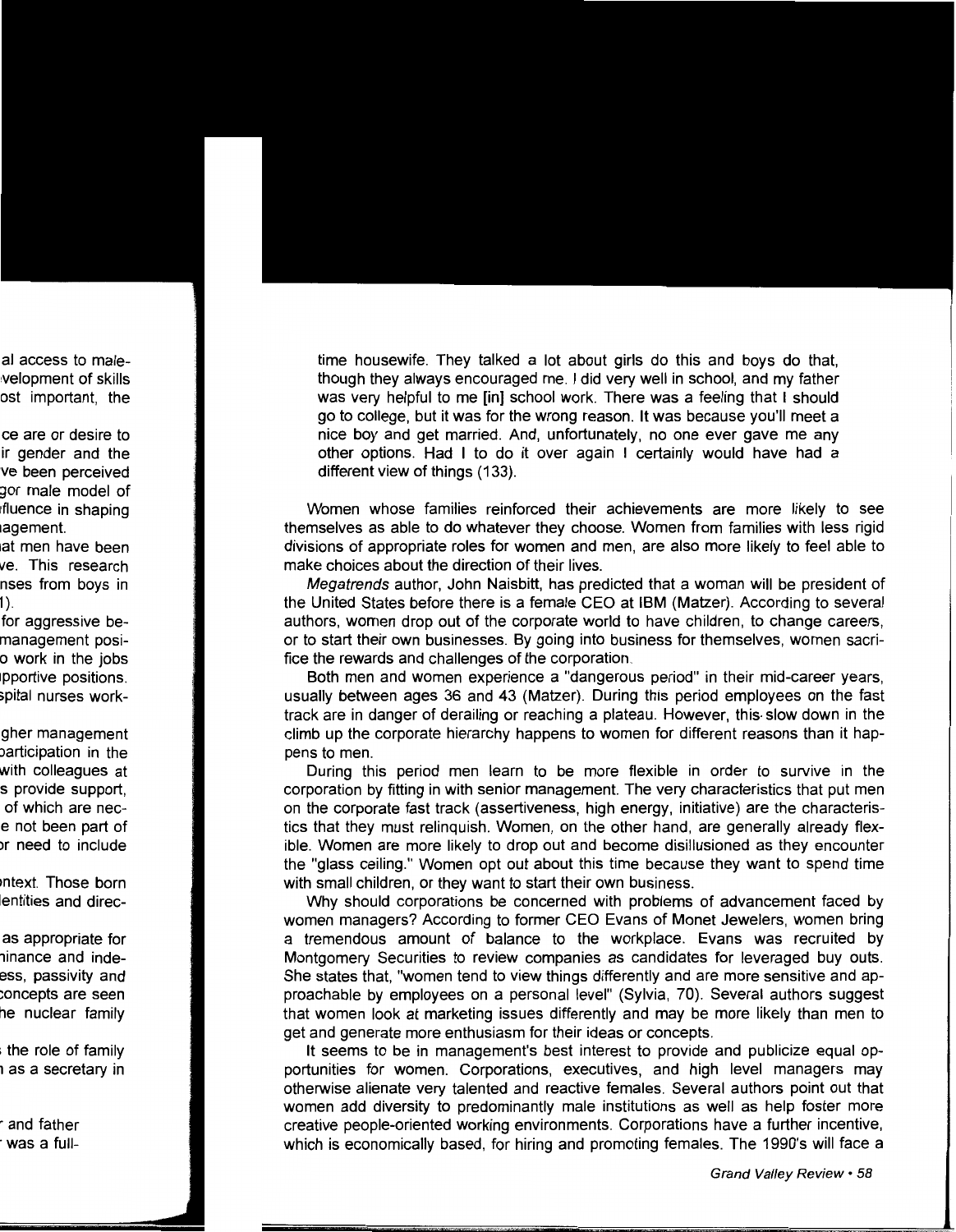dwindling supply of male college graduates from which to recruit. Furthermore, by the late 1990's only 15% of the network force will be white men born in the United States. (Johnston).

Women outnumber men at 52% of the nation's colleges and universities, and enter business, engineering, and law schools in greater numbers (Matzer). It is clear that women are a growing percentage of the work force, and companies will need to offer an attractive working environment to compete for top management trainees and entrylevel people.

A further barrier to women's full and equal participation in the corporate world is sexism and sexual harassment. Women are being driven out of the business world by male co-workers and bosses who snub, insult or pass them over for promotion. However, the courts have ruled that sexual harassment constitutes sexual discrimination. The Equal Employment Opportunity Commission (EEOC) Guidelines define sexual harassment as, "any unwelcome sexual conduct that 1) is made a term or condition of employment, 2) has the purpose of effect of interfering with work performance, 3) creates an intimidating, hostile or offensive work environment."

"Historical accounts and current documentation of incidence levels suggest that sexual harassment has been and continues to be a persistent problem for working women" (Schneider, 76). A study conducted by Martin in 1984 found that at least half of all working women experienced some form of sexual harassment. Women occupying male-dominated occupations report experiencing sexual harassment more frequently than those women in traditional female or mixed occupations (Schneider, 67). In 1986, Lafontaine and Tredeau conducted a survey of 160 alumnae of a private college in upstate New York whose graduates were employed in engineering, science and management (male-dominated occupations). Over 75% of the 160 respondents in the study reported that they had experienced one or more types of harassment.

The researchers offer three explanations for the higher incidence of harassment encountered by women in traditional male occupations. First, women hold a minority status which highlights the incongruity between their gender role and work role. This incongruity may lead men to treat women in stereotypical way. Second, men may perceive their power and privileges to be threatened by women occupying traditional male jobs. Because of men's perceived threat to their power and privilege, women may experience more severe and frequent forms of harassment. Third, women in these positions may be more likely to report and identify harassment than their counterparts in more traditional female occupations.

Business and industry are beginning to address formally the issue of sexual harassment of women in the workplace. Executives, administrators and supervisors are learning to deal with the various ramifications of sexual harassment. They are beginning to understand that this issue affects not only women as the victims but the organization as well. Employers are being hit with staggering direct and indirect costs.

To facilitate any meaningful decline in discrimination against women in hiring and career advancement, companies must make attitudinal as well as structural adjustments. Managers from the top down should carefully examine harmful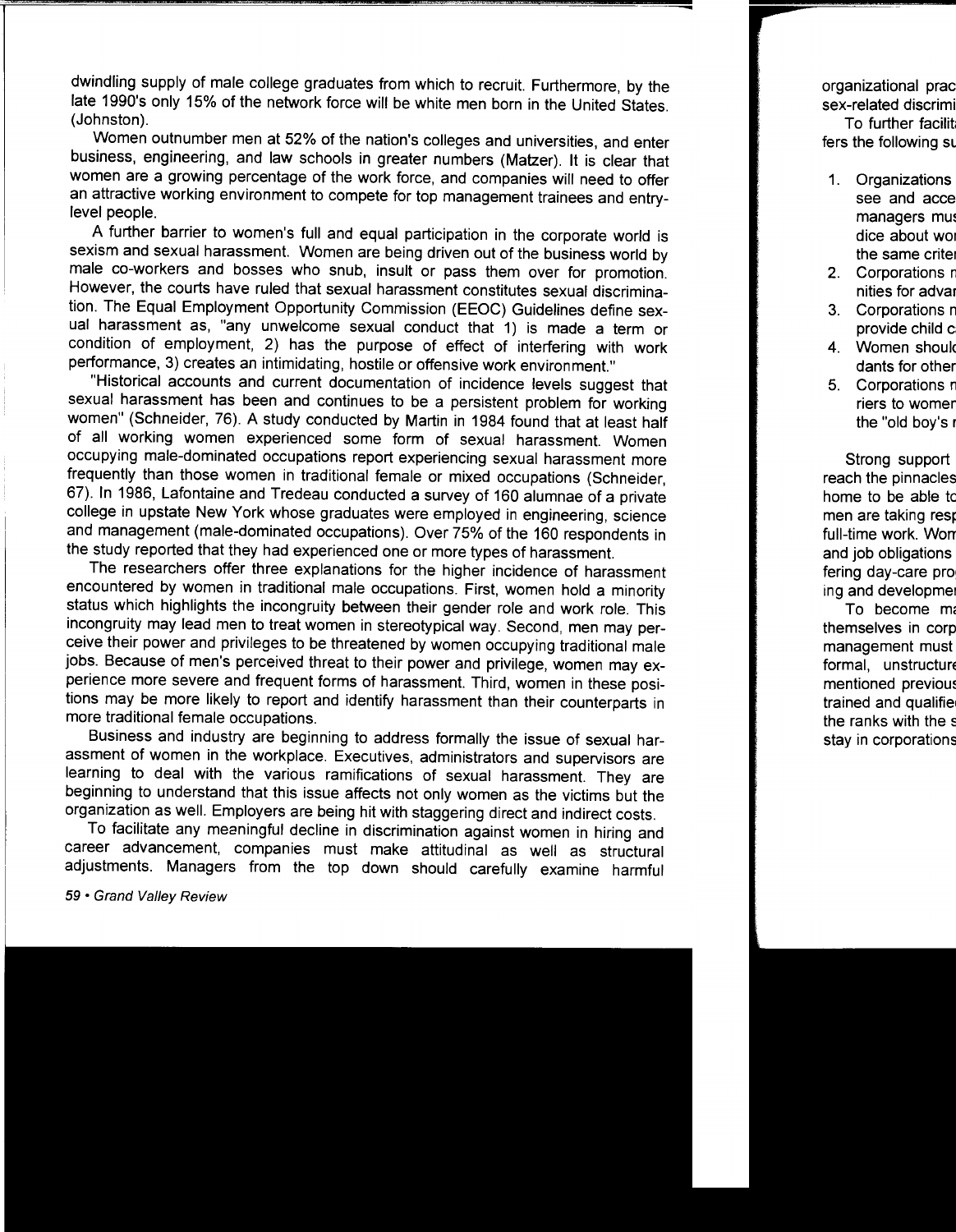organizational practices and problems, such as performance double standards and sex-related discriminatory practices, and take swift steps to eliminate them.

To further facilitate women's equal participation in the corporate world, Matzer offers the following suggestions.

- 1. Organizations must establish a working climate in which women and men see and accept one another as colleagues. For this to occur top-level managers must act to minimize the effects of sex stereotypes and prejudice about women by making a concerted effort to promote employees by the same criteria.
- 2. Corporations must provide women equal training and educational opportunities for advancement to corporate leadership positions.
- 3. Corporations must organize programs that allow flexible working hours and provide child care facilities.
- 4. Women should be encouraged to act as role models, mentors, and confidants for other women.
- 5. Corporations must work to break down the informal, and unstructured barriers to women that exist both inside and outside the organization, such as the "old boy's network." (71-72)

Strong support systems both at home and on the job are crucial for women to reach the pinnacles of corporate management. It takes an extensive support system at home to be able to progress through the managerial ranks (Matzer). Although more men are taking responsibility for domestic chores, women continue to put in more than full-time work. Women in business are pulled in so many different directions by family and job obligations that it is very difficult for them to stay in one piece. Corporations offering day-care programs, flexible work schedules, and non-sexist management training and development programs will engender a more confident group of women.

To become major players in corporations, women must be able to picture themselves in corporate board rooms and executive suites. But, for that to happen, management must also initiate and implement strategies to break down the informal, formal, unstructured and structured barriers to women's full participation. As mentioned previously, in the next ten years U.S. corporations will be in need of well trained and qualified employees. If women believe they have a fair chance to move up the ranks with the same opportunities as their male colleagues, they are more likely to stay in corporations long enough to reach the highest levels.